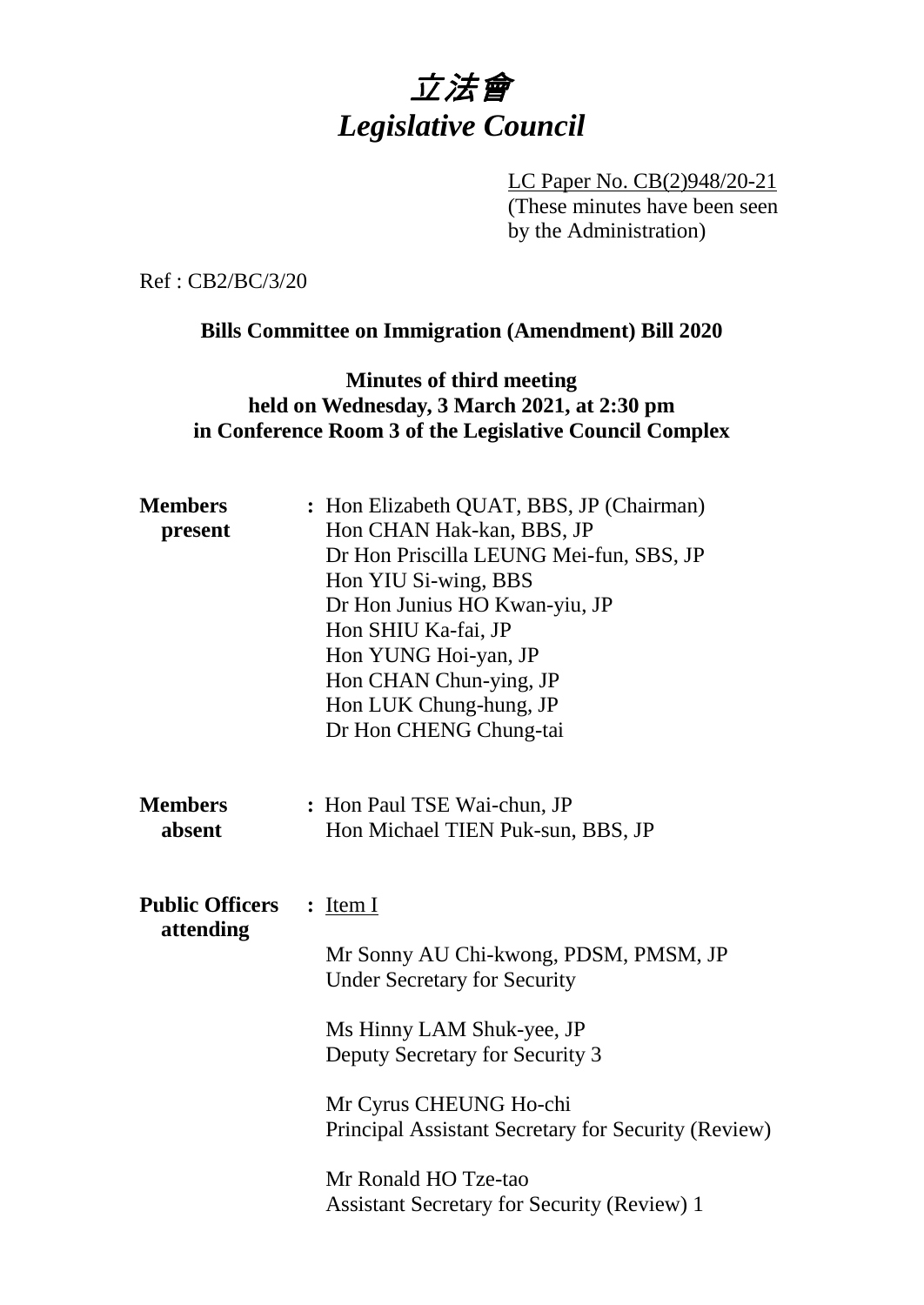|                               | Mr CHAN Wai-lit<br><b>Assistant Director of Immigration (Enforcement)</b><br>Ms Sally CHEUNG Sau-yin<br><b>Assistant Director of Immigration</b><br>(Removal Assessment and Litigation)<br>Ms Monica LAW Man-yuen<br>Senior Assistant Law Draftsman<br>Department of Justice |
|-------------------------------|------------------------------------------------------------------------------------------------------------------------------------------------------------------------------------------------------------------------------------------------------------------------------|
|                               | Mr Alan CHONG Ka-ning<br><b>Senior Government Counsel</b><br>Department of Justice                                                                                                                                                                                           |
| <b>Clerk</b> in<br>attendance | : Miss Betty MA<br>Chief Council Secretary (2) 1                                                                                                                                                                                                                             |
| <b>Staff</b> in<br>attendance | : Miss Joyce CHAN<br><b>Assistant Legal Adviser 1</b><br>Ms Priscilla LAU<br>Council Secretary (2) 1<br>Miss Lulu YEUNG<br>Clerical Assistant (2) 1                                                                                                                          |
|                               |                                                                                                                                                                                                                                                                              |

### **I. Meeting with the Administration**

The Bills Committee deliberated (index of proceedings attached at **Annex**).

# **II. Any other business**

2. The Chairman said that pending the Administration's provision of proposed amendments to the Bill, the Bills Committee had completed the clause-by-clause examination of the Bill. Members agreed that the Administration's proposed amendments to the Bill would be circulated for consideration. A further meeting with the Administration would be scheduled if necessary.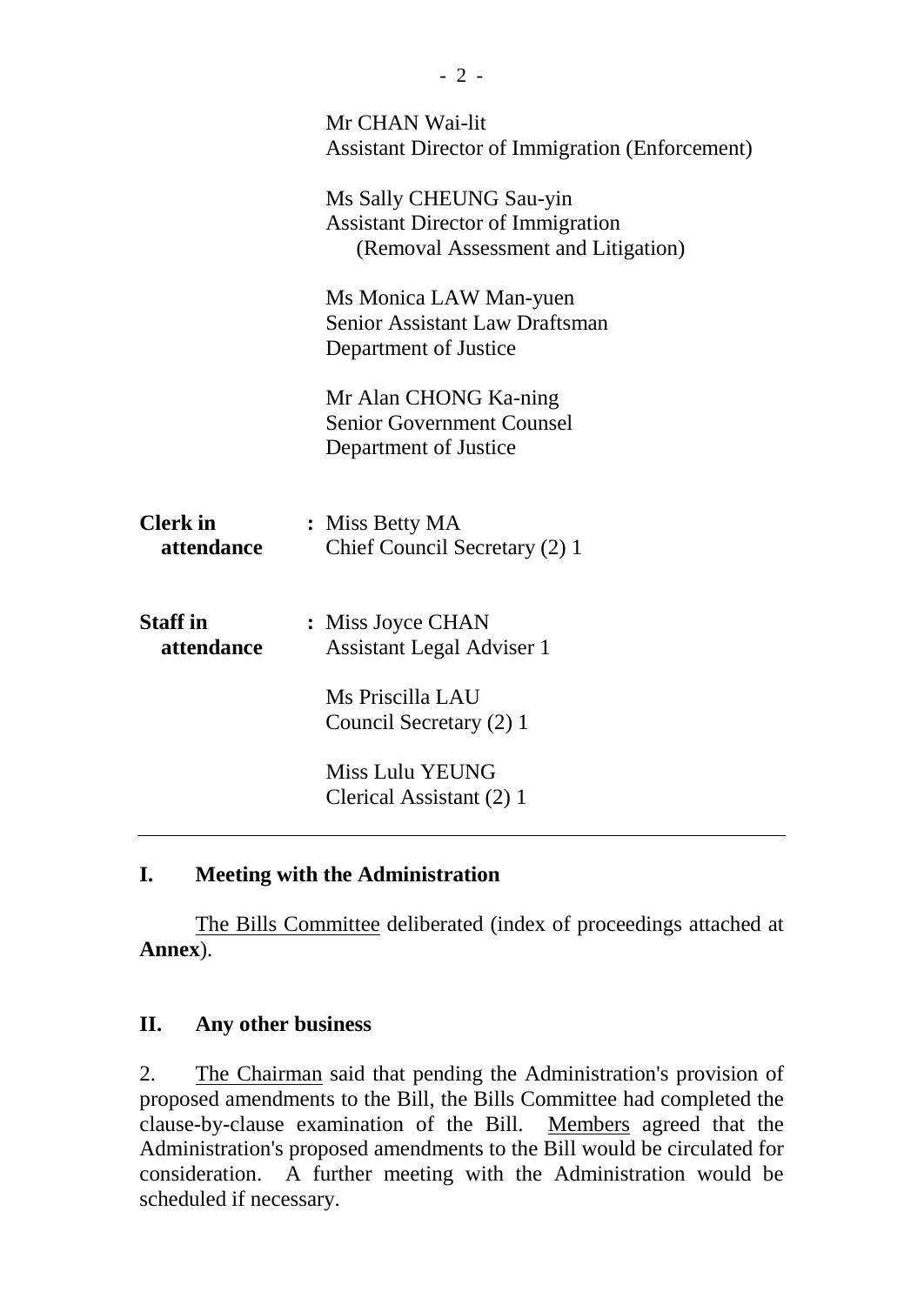3. There being no other business, the meeting ended at 4:30 pm.

Council Business Division 2 Legislative Council Secretariat 8 April 2021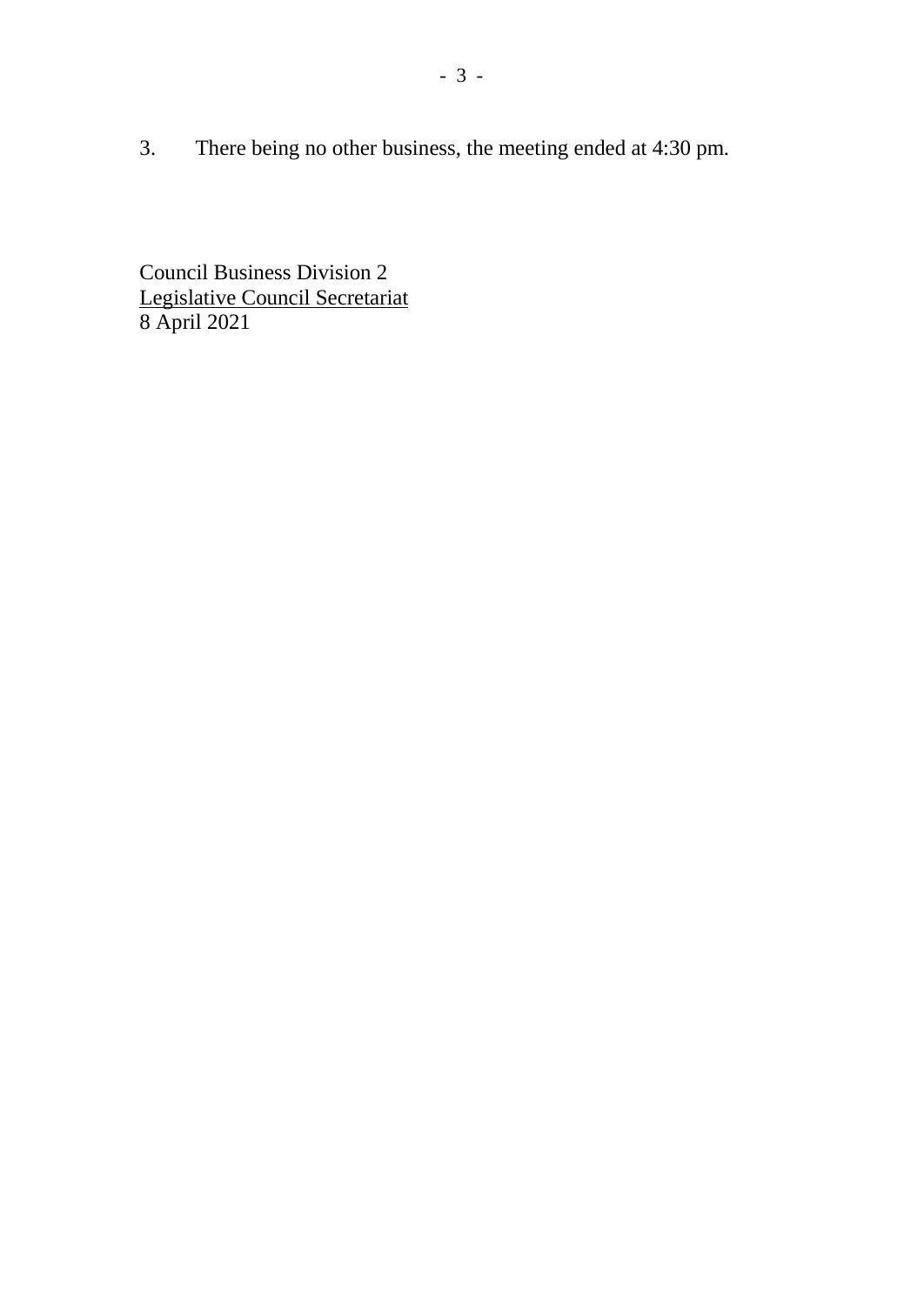# **Proceedings of third meeting of the Bills Committee on Immigration (Amendment) Bill 2020 held on Wednesday, 3 March 2021, at 2:30 pm in Conference Room 3 of the Legislative Council Complex**

| <b>Time</b>          | <b>Speaker</b>                      | Subject(s) / Discussion                                                                                                                                                                                                                                                                                                                                                                                                                                                                                                                                                                                                                                                                                                                                     | <b>Action</b>   |
|----------------------|-------------------------------------|-------------------------------------------------------------------------------------------------------------------------------------------------------------------------------------------------------------------------------------------------------------------------------------------------------------------------------------------------------------------------------------------------------------------------------------------------------------------------------------------------------------------------------------------------------------------------------------------------------------------------------------------------------------------------------------------------------------------------------------------------------------|-----------------|
| marker               |                                     |                                                                                                                                                                                                                                                                                                                                                                                                                                                                                                                                                                                                                                                                                                                                                             | <b>Required</b> |
| $000736 -$<br>001020 | Chairman                            | Opening remarks<br>The Chairman said that as at the end of February 2021,<br>the Bills Committee had received 30 submissions on<br>the Immigration (Amendment) Bill 2020 ("the Bill"),<br>which had been issued to members.<br>The<br>Administration's response to various issues raised at<br>the last meeting, including its response to the<br>submissions, was issued vide LC Paper<br>No.<br>CB(2)820/20-21(02) on 25 February 2021.<br>The Chairman further said that a letter from the<br>Refugee Concern Network requesting the Bills<br>Committee to hold public hearing was received on<br>2 March 2021 (LC Paper No. CB(2)840/20-21(01)).<br>The Chairman pointed out that in the light of the<br>COVID-19 epidemic situation and<br>that<br>the |                 |
|                      |                                     | Subcommittee to Follow Up Issues Relating to the<br>Unified Screening Mechanism for Non-refoulement<br>Claims formed under the House Committee had<br>received public views at one of its meetings, the Bills<br>Committee agreed at previous meetings that public<br>hearing on the Bill would not be held. That said,<br>members of the public were welcome to provide<br>written views on the Bill.                                                                                                                                                                                                                                                                                                                                                      |                 |
| $001021 -$<br>001332 | Chairman<br>Admin                   | Briefing by the Administration on its response to<br>issues raised at the meeting on 5 February 2021<br>(LC Paper No. CB(2)820/20-21(02))                                                                                                                                                                                                                                                                                                                                                                                                                                                                                                                                                                                                                   |                 |
| 001333 -<br>002654   | Chairman<br>Mr YIU Si-wing<br>Admin | Mr YIU Si-wing considered that the decision of not<br>holding public hearing on the Bill based on the current<br>pandemic situation was appropriate.<br>Mr YIU was concerned about paragraph 7 of the<br>Administration's<br>specifically<br>response,<br>various<br>operational issues after coming into force the proposed<br>amendments to sections 32(4A) and 37ZK of the<br>Immigration Ordinance (Cap. 115) ("IO"), which<br>aimed<br>enhance<br>transparency<br>to<br>and provide<br>unequivocal legal backing to the immigration officers<br>in considering and determining the detention period.                                                                                                                                                   |                 |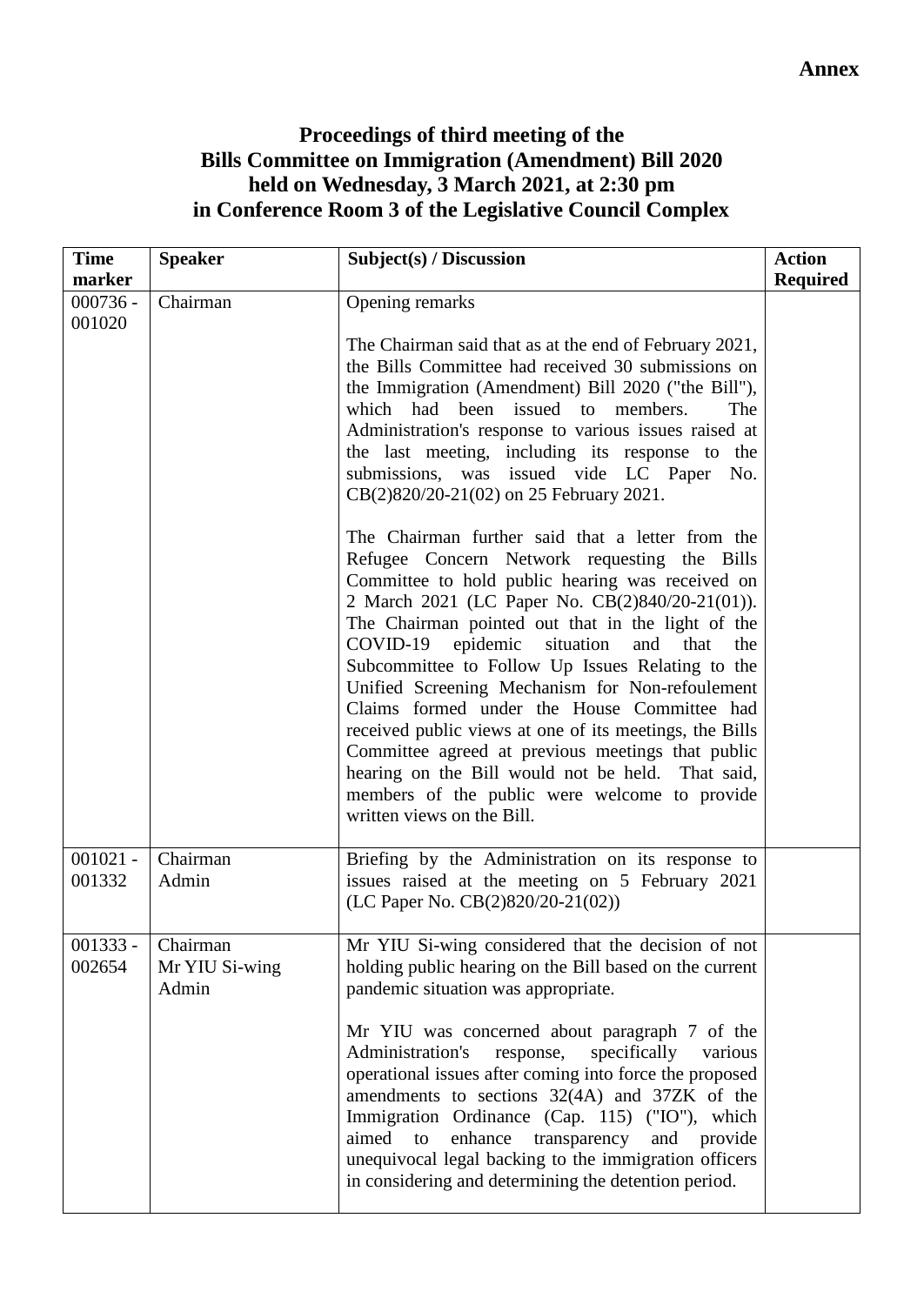| <b>Time</b><br>marker | <b>Speaker</b>                          | Subject(s) / Discussion                                                                                                                                                                                                                                                                                                                                                                                                                                                                                                                                                                                                                                                                                                                                                                                                                                                                                                                                                                                                                                                                                                                                                                                                                                                                                                                                                                                                                                                                                                                                                                                                                                                                                                                                                                                                                                                                                                                                                 | <b>Action</b><br><b>Required</b> |
|-----------------------|-----------------------------------------|-------------------------------------------------------------------------------------------------------------------------------------------------------------------------------------------------------------------------------------------------------------------------------------------------------------------------------------------------------------------------------------------------------------------------------------------------------------------------------------------------------------------------------------------------------------------------------------------------------------------------------------------------------------------------------------------------------------------------------------------------------------------------------------------------------------------------------------------------------------------------------------------------------------------------------------------------------------------------------------------------------------------------------------------------------------------------------------------------------------------------------------------------------------------------------------------------------------------------------------------------------------------------------------------------------------------------------------------------------------------------------------------------------------------------------------------------------------------------------------------------------------------------------------------------------------------------------------------------------------------------------------------------------------------------------------------------------------------------------------------------------------------------------------------------------------------------------------------------------------------------------------------------------------------------------------------------------------------------|----------------------------------|
|                       |                                         | The Administration explained that the proposed<br>amendments to sections 32(4A) and 37ZK of IO,<br>which sought to clearly reflect the established<br>detention policy and set out the factors in determining<br>the reasonableness of the detention period, was in line<br>with the existing practice in exercising detention<br>power. In addition, IO had specifically set out that a<br>claimant could be detained under the authority of the<br>Director of Immigration, the Deputy Director of<br>Immigration or any assistant director of immigration,<br>and in that regard, the <i>Hardial Singh</i> principles would<br>continue to apply to the exercising of detention power<br>by the relevant authorities. Under the existing<br>practice, the Immigration Department ("ImmD")<br>would take into account all relevant facts and<br>circumstances of the particular case before making a<br>determination on detention. Each case was to be<br>considered on its own facts and merits. The relevant<br>detention policy had also been published on ImmD's<br>website and posted at the Castle Peak Bay<br>Immigration Centre ("CIC"). The person concerned<br>would be served with a notice of detention and notified<br>in writing of the review results through the assistance<br>of an interpreter as appropriate. Detention would be<br>kept under regular review and would also be reviewed<br>when there was a material change of circumstances.<br>The Administration further pointed out that the<br>maximum capacity of CIC was 500, while only about<br>250 detainees pending removal were currently<br>accommodated at CIC due to the COVID-19<br>pandemic. The Tai Tam Gap Correctional Institution<br>("TGCI") had been renovated and would<br>be<br>re-commissioned for detaining claimants shortly.<br>It<br>would provide an additional detention capacity of 160,<br>hence increasing the overall capacity of detention by<br>one-third. |                                  |
| $002655 -$<br>003823  | Chairman<br>Dr CHENG Chung-tai<br>Admin | Dr CHENG Chung-tai was concerned about the<br>proposed new section 37ZAC which stipulated that<br>"an immigration officer may direct a claimant to<br>communicate in a language that the officer reasonably<br>considers the claimant is able to understand and<br>communicate in." He said that "understanding a<br>language" and "communicating in a language"<br>appeared to be two different requirements, and it might<br>not be appropriate to be adopted as a requirement<br>under the proposed new section 37ZAC. He sought<br>information about the factors to be taken to determine                                                                                                                                                                                                                                                                                                                                                                                                                                                                                                                                                                                                                                                                                                                                                                                                                                                                                                                                                                                                                                                                                                                                                                                                                                                                                                                                                                           |                                  |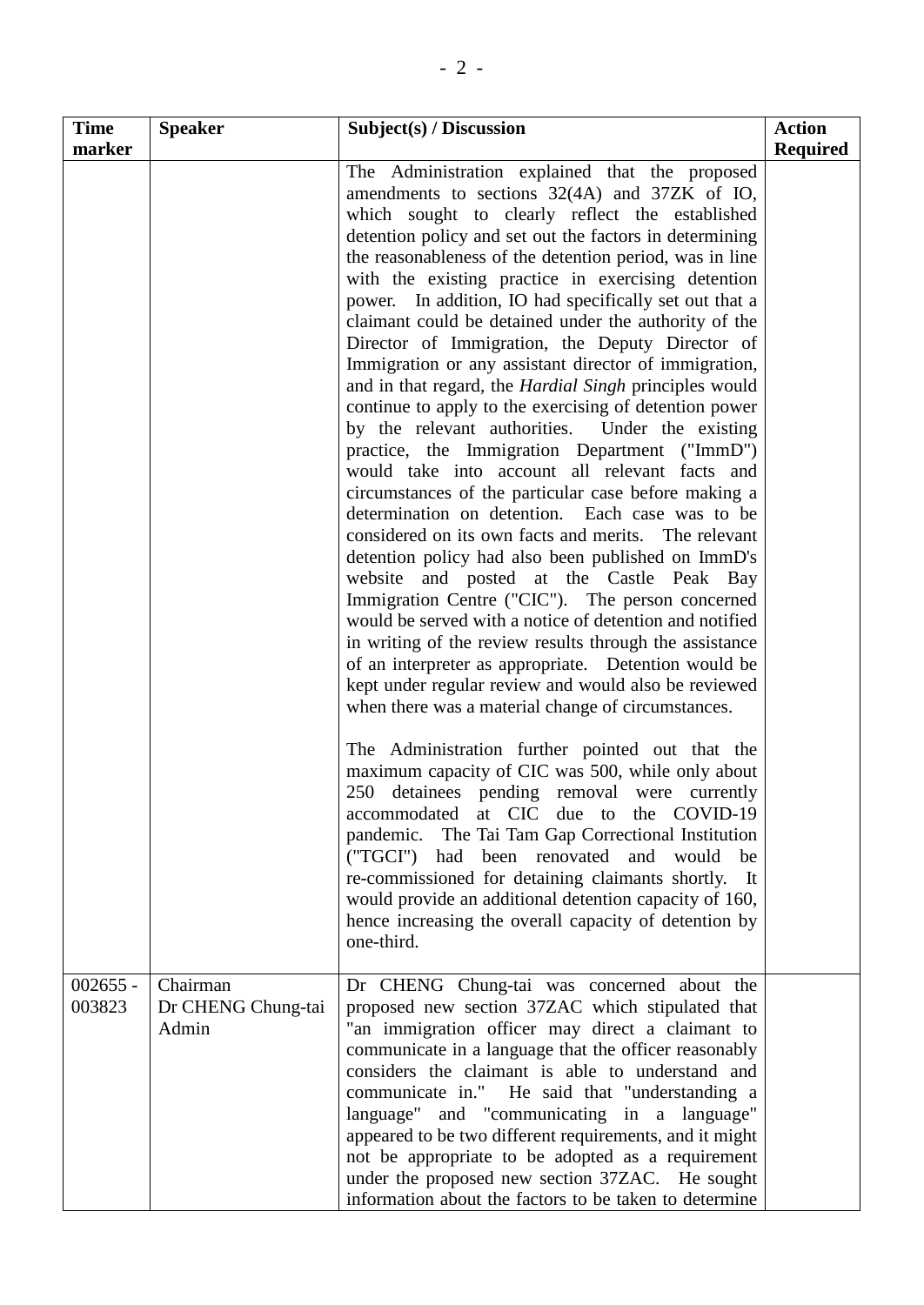| <b>Time</b>        | <b>Speaker</b>                         | Subject(s) / Discussion                                                                                                                                                                                                                                                                                                                                                                                                                                                                                                                                                                                                                                                                                                                                                                                                                                                                                                                                             | <b>Action</b>   |
|--------------------|----------------------------------------|---------------------------------------------------------------------------------------------------------------------------------------------------------------------------------------------------------------------------------------------------------------------------------------------------------------------------------------------------------------------------------------------------------------------------------------------------------------------------------------------------------------------------------------------------------------------------------------------------------------------------------------------------------------------------------------------------------------------------------------------------------------------------------------------------------------------------------------------------------------------------------------------------------------------------------------------------------------------|-----------------|
| marker             |                                        | whether a claimant was able to understand and<br>communicate in a language.                                                                                                                                                                                                                                                                                                                                                                                                                                                                                                                                                                                                                                                                                                                                                                                                                                                                                         | <b>Required</b> |
|                    |                                        | The Administration advised that under the existing<br>practice, ImmD would, as far as possible, arrange<br>interpreters to assist in conducting screening<br>interviews in a language that the claimant used to<br>communicate. In doing so, ImmD had hired 11<br>full-time interpreters to offer services in six languages<br>used by about 80% of claimants. Where necessary,<br>ImmD had engaged local part-time interpreters to<br>provide support for 24 relatively less-used languages.<br>Such arrangement should be able to satisfy the<br>language need of almost all claimants. The proposed<br>new section 37ZAC mainly sought to tackle the<br>situation where a claimant who understood and was<br>able to communicate in another language, but insisted<br>on using a specific rare tribal dialect as an excuse to<br>delay the processing of the case.<br>When considering whether a claimant<br>could<br>reasonably understand and communicate in a |                 |
|                    |                                        | language, ImmD would collect objective evidence<br>demonstrating the claimant's proficiency in that<br>language.                                                                                                                                                                                                                                                                                                                                                                                                                                                                                                                                                                                                                                                                                                                                                                                                                                                    |                 |
|                    |                                        | The Administration further pointed out that in<br>accordance with the applicable legal principles, the<br>Government's acts should be reasonable and rational,<br>and the proportionality test would be applied to assess<br>their constitutionality. Any determination made by<br>ImmD would follow such principles and the claimants<br>and their legal representatives would be able to assess<br>whether it was reasonable.<br>In addition, similar<br>practice in relation to the languages used in screening<br>interview was adopted in other countries/places such<br>as Germany, the United Kingdom and the European<br>The Administration had taken into account<br>Union.<br>the overseas practice and ImmD's experience in<br>claims screening when drawing up the proposed new<br>section 37ZAC.                                                                                                                                                       |                 |
| 003824 -<br>004606 | Chairman<br>Mr CHAN Chun-ying<br>Admin | Mr CHAN Chun-ying's enquiries regarding:<br>(a) whether ImmD was considering providing officers<br>with steel extendible batons, but not other weapons<br>regulated under the Weapons Ordinance (Cap. 217)<br>("WO") for the time being;                                                                                                                                                                                                                                                                                                                                                                                                                                                                                                                                                                                                                                                                                                                            |                 |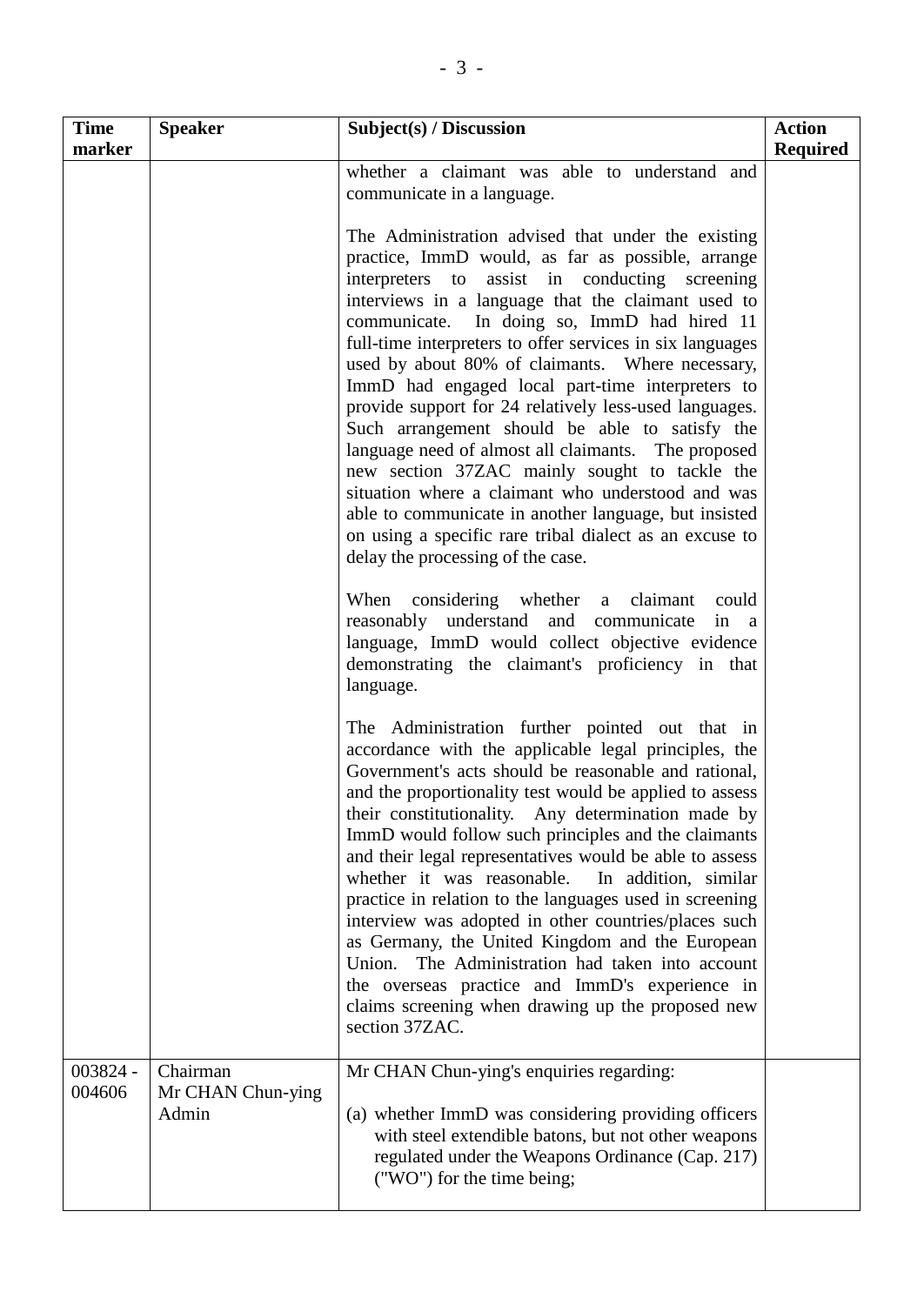| <b>Time</b><br>marker | <b>Speaker</b>                    | Subject(s) / Discussion                                                                                                                                                                                                                                                                                                                                                                                                                                                              | <b>Action</b><br><b>Required</b> |
|-----------------------|-----------------------------------|--------------------------------------------------------------------------------------------------------------------------------------------------------------------------------------------------------------------------------------------------------------------------------------------------------------------------------------------------------------------------------------------------------------------------------------------------------------------------------------|----------------------------------|
|                       |                                   | (b) ImmD's storage of weapons, arms and ammunition<br>upon passage of the Bill; and                                                                                                                                                                                                                                                                                                                                                                                                  |                                  |
|                       |                                   | why the proposed legislative<br>(c) the reasons<br>did<br>amendments<br>not<br>handle<br>the<br>three<br>circumstances relating to medical examination<br>to give consent<br>( <i>i.e.</i> failure<br>for<br>medical<br>examination, failure to undergo an arranged<br>medical examination, and failure to disclose the<br>medical report in full after examination) in one go.                                                                                                      |                                  |
|                       |                                   | The Administration responded that:                                                                                                                                                                                                                                                                                                                                                                                                                                                   |                                  |
|                       |                                   | (a) ImmD officers were, as necessary, equipped with<br>non-steel extendible batons at present. Upon<br>passage of the Bill, ImmD would be one of the<br>designated departments authorized to possess<br>regulated weapons, which was on par with most<br>other disciplinary services.<br>Steel extendible<br>batons was a weapon subject to control under WO<br>and ImmD officers could be equipped with such<br>batons as and when necessary depending on the<br>operational needs; |                                  |
|                       |                                   | (b) ImmD officers deployed at CIC were equipped<br>with suitable anti-riot equipment, which were<br>properly stored and managed by the authorized<br>officers. ImmD would continue to ensure the<br>security<br>of<br>storage<br>weapons,<br>and<br>arms<br>ammunition; and                                                                                                                                                                                                          |                                  |
|                       |                                   | (c) as required by the Hospital Authority/Department<br>of Health, separate consent from the claimant<br>was needed for the arrangement of medical<br>examination and also the disclosure of the full<br>medical report to ImmD or the Torture Claims<br>Appeal Board ("TCAB") owing to privacy issue.<br>Hence, it might not be practical for the legislative<br>amendments to handle the three separate steps<br>relating to medical examination in one go.                        |                                  |
| $004607 -$<br>005749  | Chairman<br>Dr Junius HO<br>Admin | Dr Junius HO asked whether consideration would be<br>given to including provisions under the Bill to<br>empower the Secretary for Security/Director of<br>Immigration to detain all claimants for the sake of<br>public interests.                                                                                                                                                                                                                                                   |                                  |
|                       |                                   | The Administration pointed out that the current<br>legislative amendments mainly sought to address                                                                                                                                                                                                                                                                                                                                                                                   |                                  |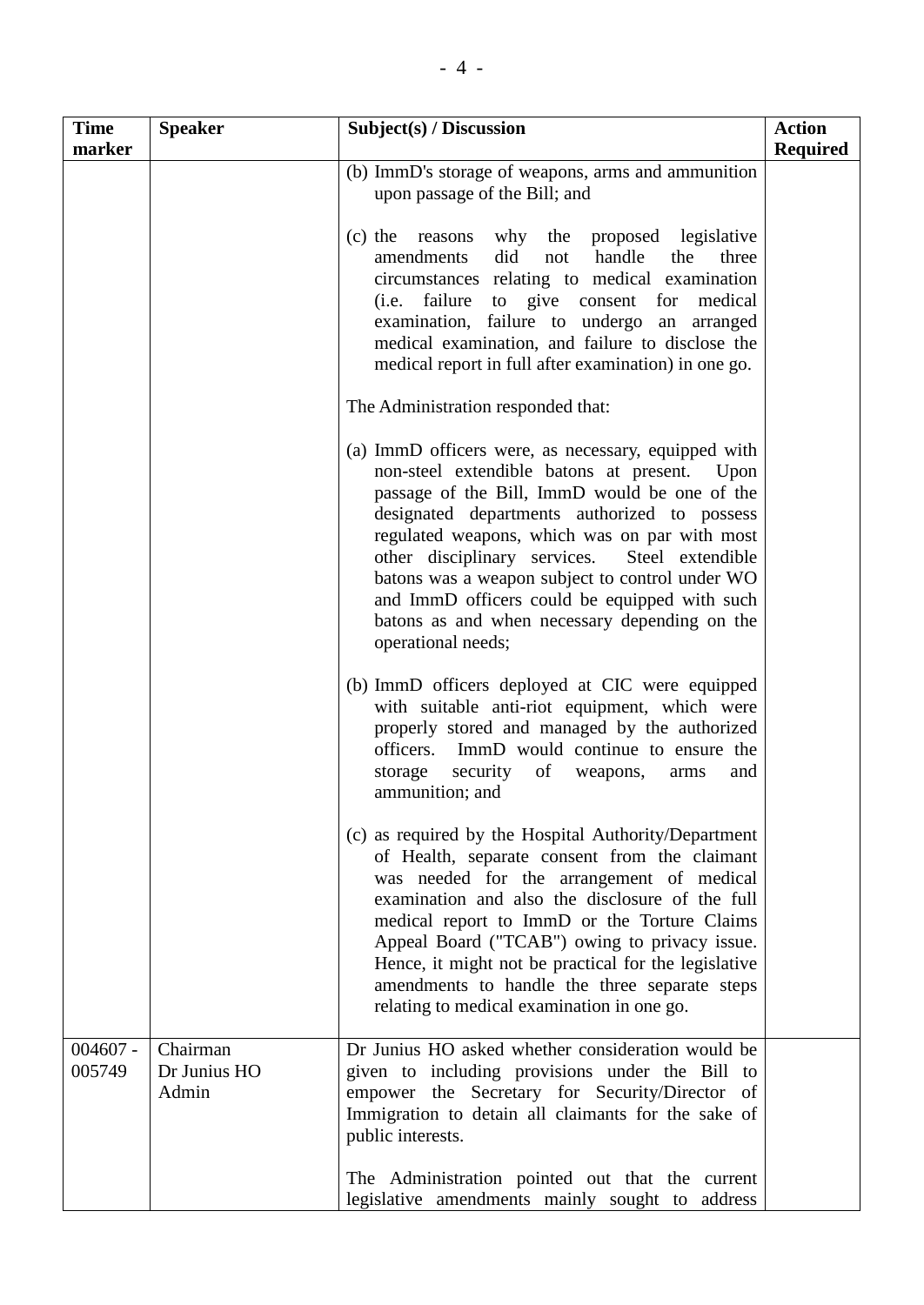| <b>Time</b>          | <b>Speaker</b>                       | Subject(s) / Discussion                                                                                                                                                                                                                                                                                                                                                                                                                                                                                                                                                                                                           | <b>Action</b>   |
|----------------------|--------------------------------------|-----------------------------------------------------------------------------------------------------------------------------------------------------------------------------------------------------------------------------------------------------------------------------------------------------------------------------------------------------------------------------------------------------------------------------------------------------------------------------------------------------------------------------------------------------------------------------------------------------------------------------------|-----------------|
| marker               |                                      |                                                                                                                                                                                                                                                                                                                                                                                                                                                                                                                                                                                                                                   | <b>Required</b> |
|                      |                                      | issues relating to the handling of non-refoulement<br>claims. The Administration further drew members'<br>attention to the fact that in considering enhancing<br>detention, the Government had to take into account<br>various practical issues such as land resource,<br>infrastructure, manpower, management, and legal<br>considerations, etc. Having said that, in accordance<br>with the existing section 37ZK of IO, a claimant could<br>be detained under the authority of the Director of<br>Immigration pending final determination of the<br>claimant's torture claim.                                                  |                 |
|                      |                                      | Pursuant to the proposed new section $37ZK(2)(d)$ of<br>IO, "factors that are not within the control of the<br>Director" was added when considering whether a<br>period of detention was reasonable and lawful.<br><b>This</b><br>provision had set out the various "factors" which<br>might justify a longer detention. In addition, upon<br>passage of the Bill, the court could more<br>comprehensively consider the cases based on the<br>proposed new section $37ZK(2)(d)$ when a claimant<br>applied for <i>habeas</i> corpus to challenge ImmD's<br>detention decision.                                                    |                 |
| $005750 -$<br>010205 | Chairman<br>Ms YUNG Hoi-yan<br>Admin | Ms YUNG Hoi-yan was concerned about paragraphs<br>10 to 14 of the Administration's response (LC Paper<br>No. $CB(2)820/20-21(02)$ on the feasibility of setting<br>up reception centres or closed camps to detain all<br>claimants. She said that the Administration should<br>not use "land resource" as a reason not to detain<br>claimants posing higher security risks to the society,<br>and urged the Administration to identify suitable<br>detention facilities for detaining<br>claimants<br><b>as</b><br>appropriate.                                                                                                   |                 |
|                      |                                      | The Administration advised that Ms YUNG's view was<br>in line with the established detention policy. ImmD<br>had all along taken into account the threat or security<br>risk to the community, and the possibility of<br>abscondence/re-offending when deciding whether to<br>detain or continue to detain a person. While it was<br>challenging to identify immediate and sizeable land for<br>building<br>detention<br>Administration<br>centres,<br>the<br>reiterated claimants posing higher security risks to the<br>society would be detained as far as practicable subject<br>to the facts and merits of individual cases. |                 |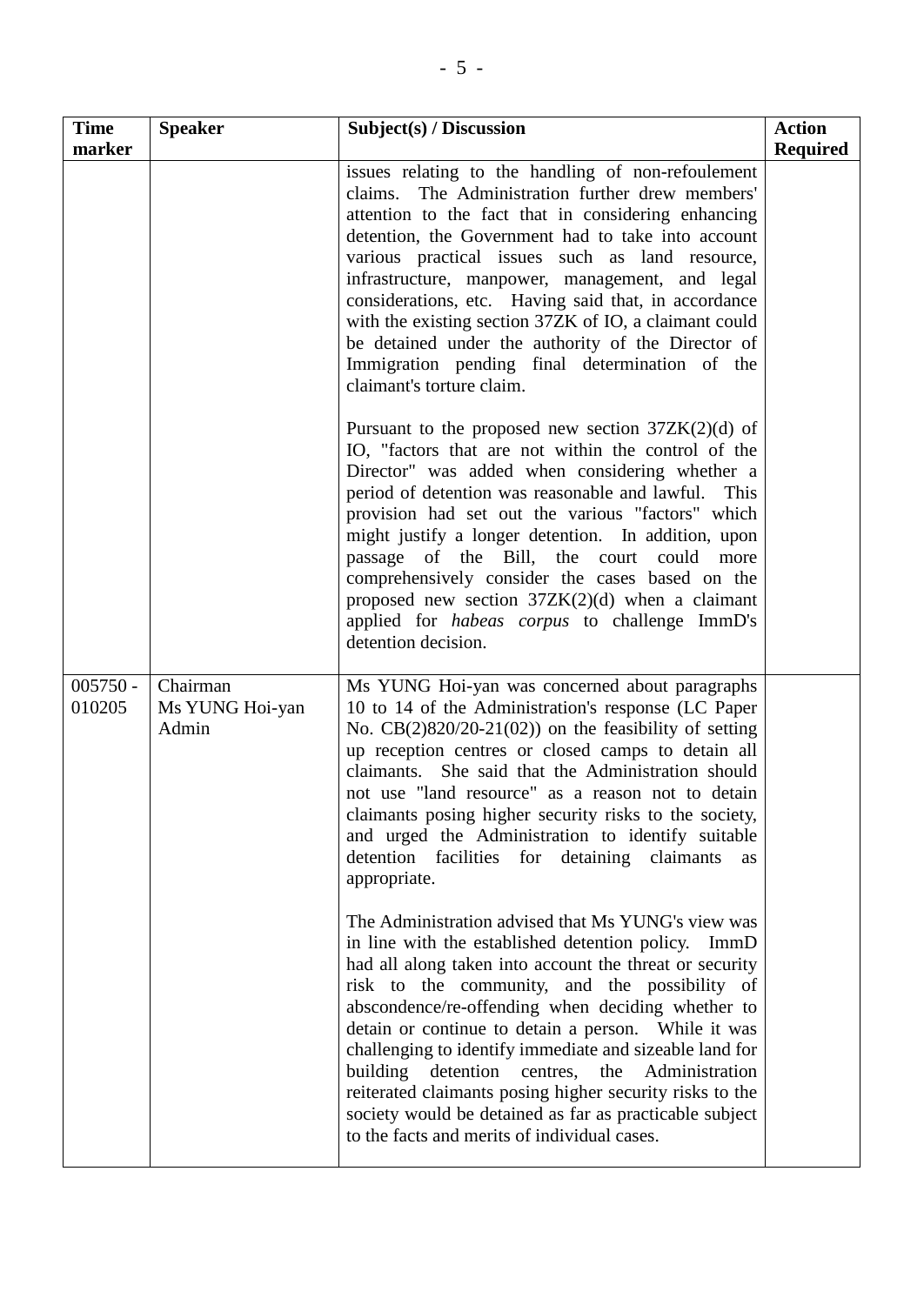| <b>Time</b><br>marker | <b>Speaker</b>                                       | Subject(s) / Discussion                                                                                                                                                                                                                                                                                                                                                                                                                                                                                                                                                                                                                                                                                                                                                                                                                                                                                                                                                                                                                                                                                                                                                                            | <b>Action</b><br><b>Required</b> |
|-----------------------|------------------------------------------------------|----------------------------------------------------------------------------------------------------------------------------------------------------------------------------------------------------------------------------------------------------------------------------------------------------------------------------------------------------------------------------------------------------------------------------------------------------------------------------------------------------------------------------------------------------------------------------------------------------------------------------------------------------------------------------------------------------------------------------------------------------------------------------------------------------------------------------------------------------------------------------------------------------------------------------------------------------------------------------------------------------------------------------------------------------------------------------------------------------------------------------------------------------------------------------------------------------|----------------------------------|
| $010206 -$<br>010917  | Chairman<br>Admin<br>Dr Junius HO<br>Ms YUNG Hoi-yan | In response to the Chairman's enquiry about the<br>feasibility of transforming vacant government<br>premises into detention centres, the Administration<br>noted members' suggestions and views, and said that it<br>would continue to improve the procedures of handling<br>non-refoulement claims and identify suitable detention<br>facilities in future.<br>As a follow-up issue to the last meeting, the<br>Administration sought members' views on adding the<br>likelihood of a claimant posing security threat as a<br>factor for determining the reasonableness of the<br>detention period under the proposed sections 32(4A)<br>and 37ZK (i.e. clauses 5 and 16 of the Bill).<br>The Chairman, Dr Junius HO and Ms YUNG Hoi-yan<br>expressed support for the aforesaid proposed<br>amendment to the Bill. Dr HO further reiterated his<br>suggestion of including provisions under the Bill to<br>detain all claimants for the sake of public interests.<br>The Administration noted members' views<br>and<br>undertook to propose a relevant amendment to the Bill.<br>The Administration would provide the<br>draft<br>amendment for members' consideration as soon as<br>practicable. | <b>Admin</b>                     |
| $010918 -$<br>011135  | Chairman<br>Dr Junius HO<br>Admin                    | Dr Junius HO did not agree with the observation that it<br>might require 24 hectares of land for setting up<br>detention facilities to accommodate 2400 claimants.<br>Instead, multi-storey hostels could be an option.<br>The Administration noted Dr HO's view and said that<br>it would keep the issue under review.                                                                                                                                                                                                                                                                                                                                                                                                                                                                                                                                                                                                                                                                                                                                                                                                                                                                            |                                  |
| $011136 -$<br>011314  | Chairman<br>Admin                                    | Commencement of clause-by-clause examination of<br>the Bill.<br>Examination of clauses 1 and 2 of the Bill.                                                                                                                                                                                                                                                                                                                                                                                                                                                                                                                                                                                                                                                                                                                                                                                                                                                                                                                                                                                                                                                                                        |                                  |
| $011315 -$<br>012652  | Chairman<br>Admin<br>ALA1                            | Examination of clause 3 of the Bill.<br>Assistant Legal Adviser 1 ("ALA1") referred to the<br>Administration's written reply to the Legal Service<br>Division's letter of enquiry (LC Paper<br>No.<br>$CB(2)740/20-21(01)$<br>and the<br>Annex<br>to<br>the<br>Administration's response to issues raised at the<br>meeting on 5 February 2021 ((LC Paper No.<br>$CB(2)820/20-21(02))$ , and sought further details<br>regarding:                                                                                                                                                                                                                                                                                                                                                                                                                                                                                                                                                                                                                                                                                                                                                                  |                                  |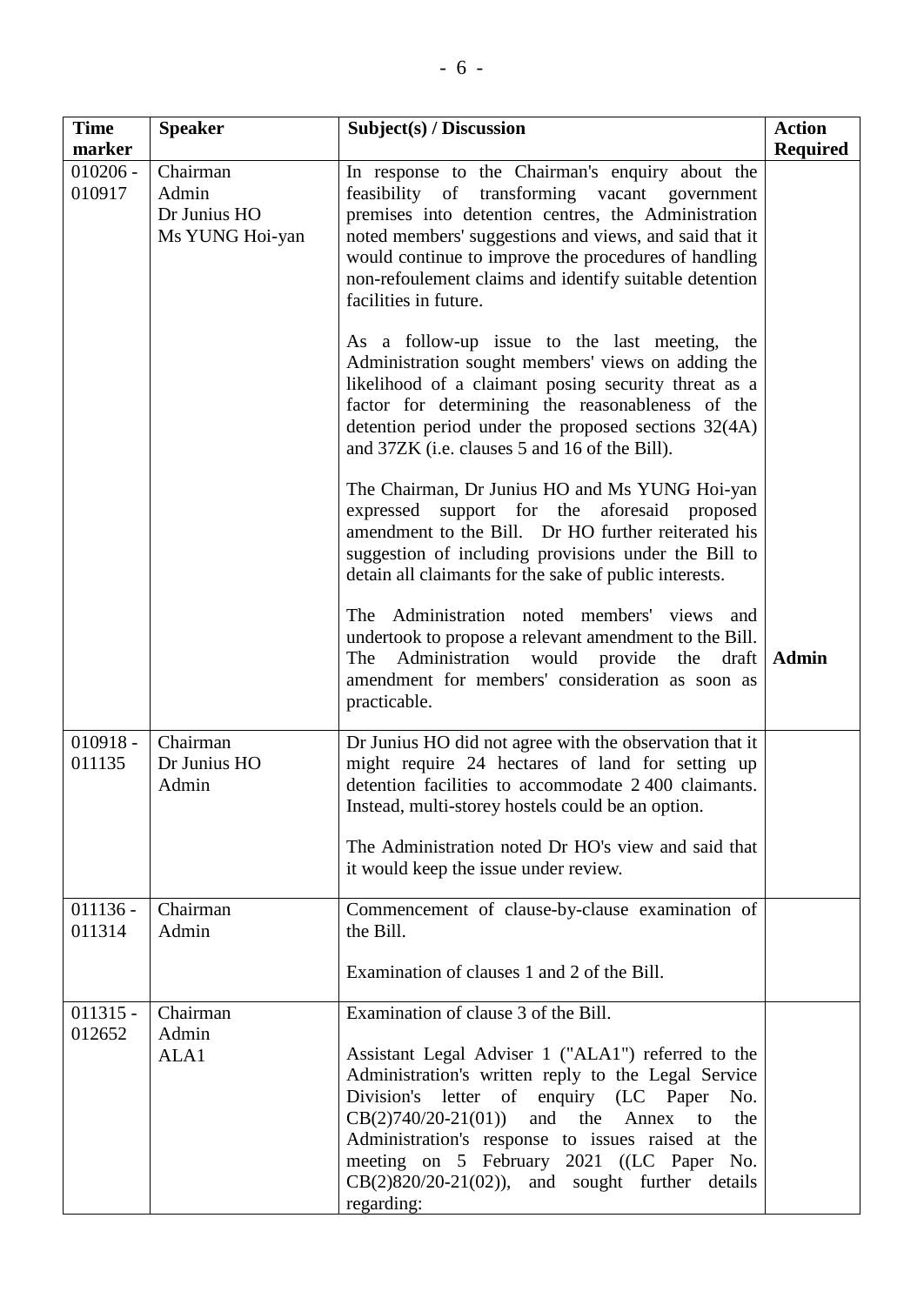| <b>Time</b><br>marker | <b>Speaker</b> | Subject(s) / Discussion                                                                                                                                                                                                                                                                                                                                                                                                                                                                                                                                                                                                                                                                                                                                                                                                                                                                                                                                                                                                            | <b>Action</b><br><b>Required</b> |
|-----------------------|----------------|------------------------------------------------------------------------------------------------------------------------------------------------------------------------------------------------------------------------------------------------------------------------------------------------------------------------------------------------------------------------------------------------------------------------------------------------------------------------------------------------------------------------------------------------------------------------------------------------------------------------------------------------------------------------------------------------------------------------------------------------------------------------------------------------------------------------------------------------------------------------------------------------------------------------------------------------------------------------------------------------------------------------------------|----------------------------------|
|                       |                | (a) ImmD's existing practice in handling personal data<br>collected for immigration clearance<br>upon<br>passengers and crew members arriving at Hong<br>Kong; and                                                                                                                                                                                                                                                                                                                                                                                                                                                                                                                                                                                                                                                                                                                                                                                                                                                                 |                                  |
|                       |                | (b) whether the proposed new power under clause 3<br>would expand the scope of the power of the<br>Director of Immigration to prohibit any person to<br>enter or leave Hong Kong, and whether such<br>power conformed to the relevant requirements<br>under the Basic Law ("BL").                                                                                                                                                                                                                                                                                                                                                                                                                                                                                                                                                                                                                                                                                                                                                  |                                  |
|                       |                | The Administration responded that:                                                                                                                                                                                                                                                                                                                                                                                                                                                                                                                                                                                                                                                                                                                                                                                                                                                                                                                                                                                                 |                                  |
|                       |                | (a) pursuant to the existing IO, an immigration officer<br>or a chief immigration assistant could require the<br>captain of a ship/an aircraft to provide the<br>prescribed particulars of the passengers and crew<br>members, which had been stipulated under the<br>Immigration Regulations (Cap. 115A), on their<br>arrival at Hong Kong. The prescribed particulars<br>of passengers were required to be provided when<br>necessary. For crew members, in order to verify<br>their immigration status, aircrew identity cards and<br>a name list had to be provided;                                                                                                                                                                                                                                                                                                                                                                                                                                                           |                                  |
|                       |                | (b) clause 3 sought to fulfill the international<br>obligation under the Convention on International<br>Civil Aviation. Under the Convention, it was a<br>mandatory requirement for Hong Kong to put in<br>place the Advance Passenger Information ("API")<br>system to request airlines to provide passenger and<br>crew member information to relevant immigration<br>authorities of the destination before flight<br>It was highlighted that API would<br>departure.<br>only apply to flights bound for Hong Kong.<br>So<br>far, 97 countries/places already had the API system<br>in place. The data to be collected through the<br>proposed API system would be similar to the<br>personal information that ImmD would have<br>access to when relevant persons presented<br>themselves to ImmD for immigration clearance<br>upon arrival in Hong Kong. Besides, ImmD<br>would continue handling the personal data<br>collected with care and in full compliance with the<br>Personal Data (Privacy) Ordinance (Cap. 486); and |                                  |
|                       |                | (c) Hong Kong residents' freedom to travel and right<br>to enter or leave Hong Kong were guaranteed                                                                                                                                                                                                                                                                                                                                                                                                                                                                                                                                                                                                                                                                                                                                                                                                                                                                                                                                |                                  |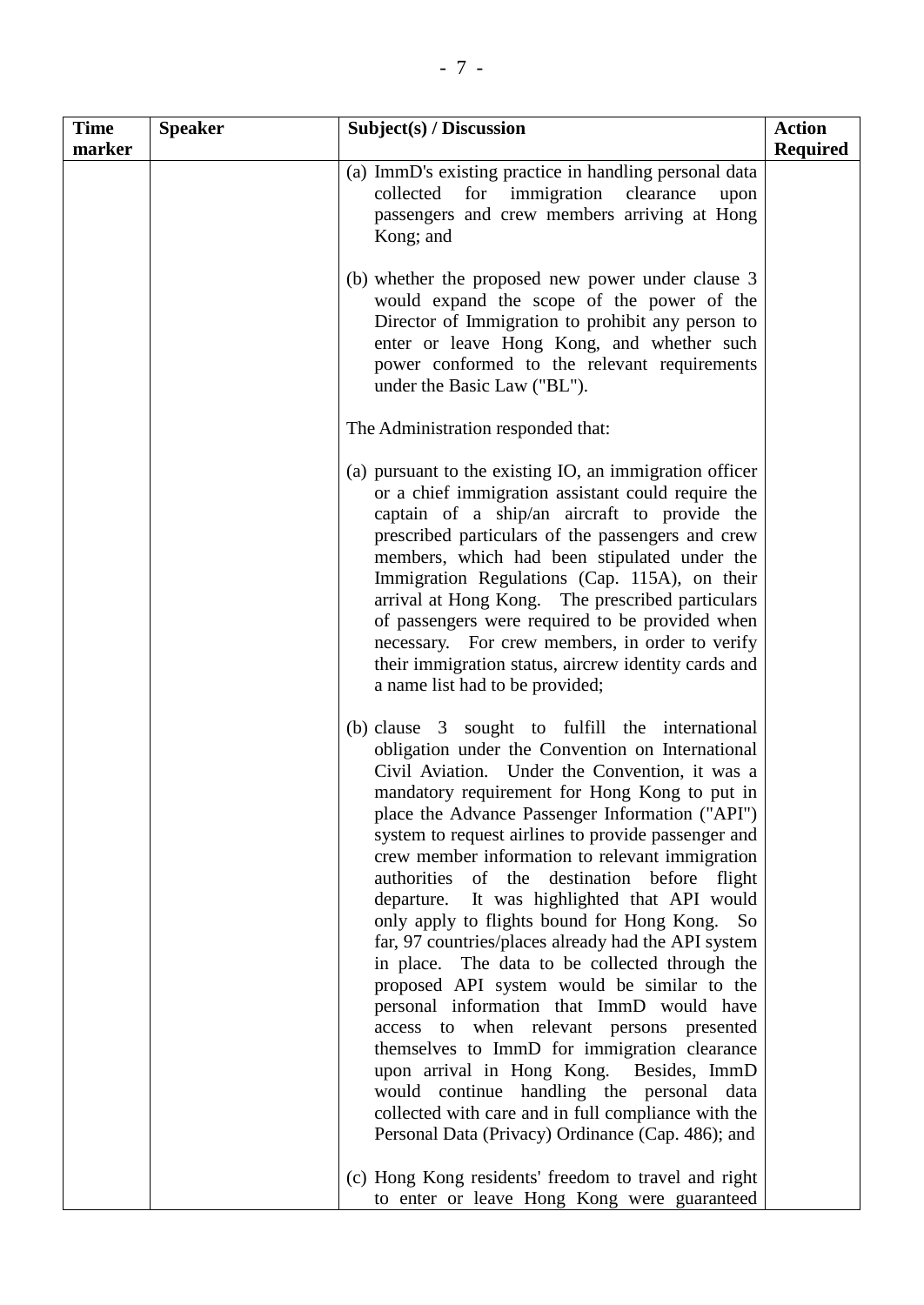| <b>Time</b><br>marker | <b>Speaker</b>                            | Subject(s) / Discussion                                                                                                                                                                                                                                                                                                                                                                                                                                                                                                                                                                                                                                                                                                                                                                                                                                                                                                                                                                                                                                                                                                                                                                                                                                                                                                                                                                                                                                                                                                                                                                                                                                                                                                                                                                  | <b>Action</b><br><b>Required</b> |
|-----------------------|-------------------------------------------|------------------------------------------------------------------------------------------------------------------------------------------------------------------------------------------------------------------------------------------------------------------------------------------------------------------------------------------------------------------------------------------------------------------------------------------------------------------------------------------------------------------------------------------------------------------------------------------------------------------------------------------------------------------------------------------------------------------------------------------------------------------------------------------------------------------------------------------------------------------------------------------------------------------------------------------------------------------------------------------------------------------------------------------------------------------------------------------------------------------------------------------------------------------------------------------------------------------------------------------------------------------------------------------------------------------------------------------------------------------------------------------------------------------------------------------------------------------------------------------------------------------------------------------------------------------------------------------------------------------------------------------------------------------------------------------------------------------------------------------------------------------------------------------|----------------------------------|
|                       |                                           | under Article 31 of BL. The Administration<br>stated that the Bill conformed to BL and the Hong<br>Kong Bill of Rights Ordinance (Cap. 383). While<br>the Director of Immigration would carefully<br>exercise the proposed new powers under the<br>regulations to be made under clause 3, the<br>provisions mainly sought to prevent potential<br>claimants, such as those who had been previously<br>issued with a removal order or a deportation order,<br>from entering Hong Kong again.                                                                                                                                                                                                                                                                                                                                                                                                                                                                                                                                                                                                                                                                                                                                                                                                                                                                                                                                                                                                                                                                                                                                                                                                                                                                                              |                                  |
| $012653 -$<br>012744  | Chairman<br>Admin                         | Examination of clause 4 of the Bill.                                                                                                                                                                                                                                                                                                                                                                                                                                                                                                                                                                                                                                                                                                                                                                                                                                                                                                                                                                                                                                                                                                                                                                                                                                                                                                                                                                                                                                                                                                                                                                                                                                                                                                                                                     |                                  |
| $012745 -$<br>014146  | Chairman<br>Admin<br>ALA1<br>Dr Junius HO | Examination of clauses 5 and 16 of the Bill.<br>ALA1 sought clarifications as to whether clauses 5<br>and 16, which set out some additional factors to be<br>taken into account in deciding whether a period of<br>detention was reasonable and lawful, could conform to<br>the <i>Hardial Singh</i> principles, in particular the proposed<br>justifications such as the number of claimant pending<br>removal/final determination and the manpower and<br>financial<br>resources allocated for<br>removal/final<br>determination,<br>which<br>unforeseen<br>were<br>not<br>circumstances, as well as the proposed new<br>justification of "factors that are not within the control<br>of the Director".<br>Administration stressed that the proposed<br>The<br>additional factors to be included in IO to determine the<br>reasonableness of the detention period conformed to<br>the <i>Hardial Singh</i> principles. In considering the<br>detention period, there might be situations beyond the<br>control of ImmD, for instance, time required to issue<br>travel documents by the source countries, difficulty in<br>making removal flight arrangement due to the<br>epidemic outbreak, etc. The Administration further<br>pointed out that the proposed amendments were<br>modelled on existing section 13D of IO, which was<br>introduced to deal with the detention arrangement for<br>Vietnamese boat-people in the past and it was also in<br>compliance with relevant legal principles.<br>HO considered that the proposed<br>Junius<br>Dr<br>amendments under clauses 5 and 16, which set out<br>relevant factors to be considered for detention pending<br>removal or deportation, and final determination of<br>claim, were in compliance with the <i>Hardial Singh</i> |                                  |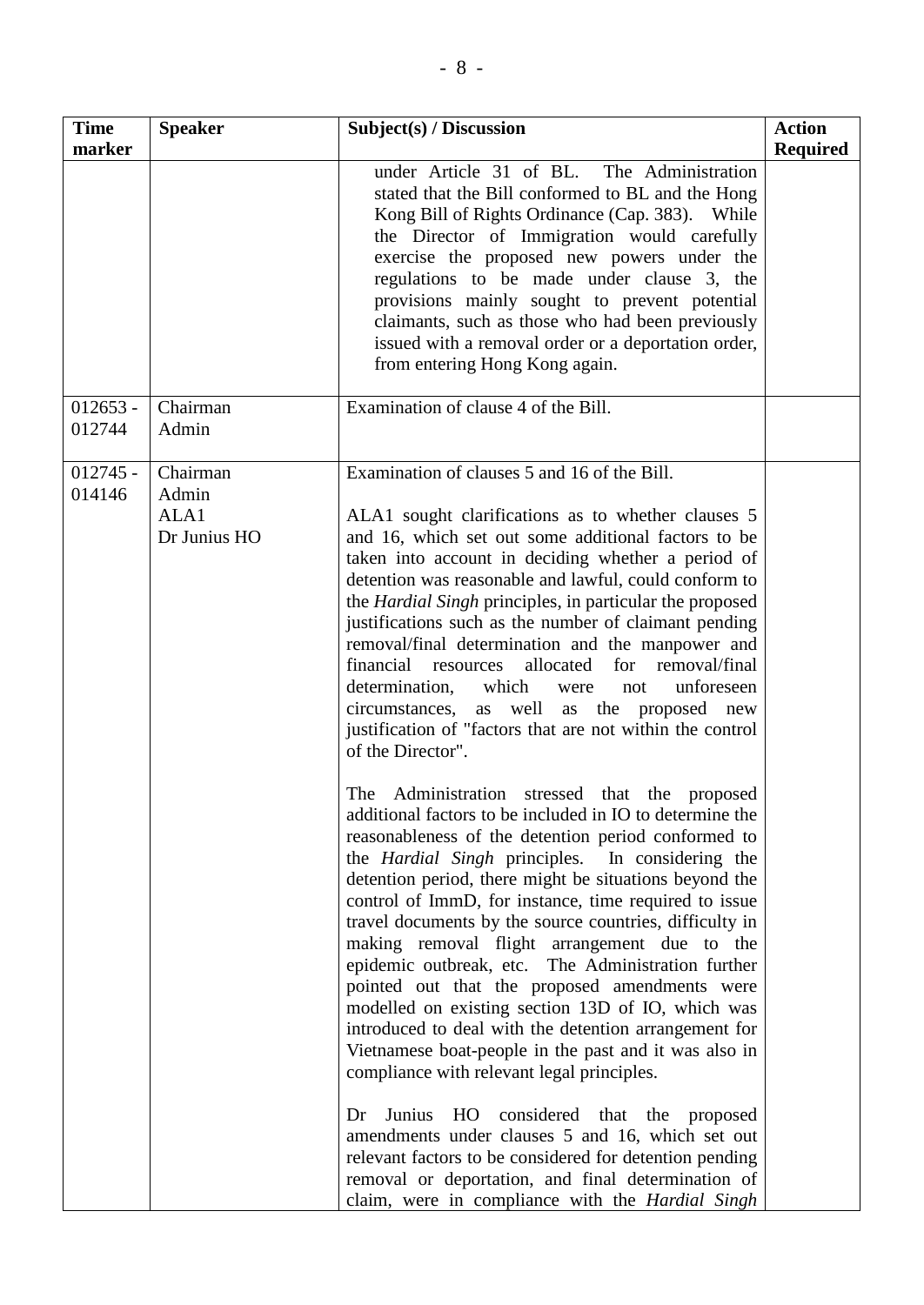| <b>Time</b><br>marker | <b>Speaker</b>    | Subject(s) / Discussion                                                                                                                                                                                                                                                                                                                                                                                                                                                                                                                                                                                                                                                                                                                                                  | <b>Action</b><br><b>Required</b> |
|-----------------------|-------------------|--------------------------------------------------------------------------------------------------------------------------------------------------------------------------------------------------------------------------------------------------------------------------------------------------------------------------------------------------------------------------------------------------------------------------------------------------------------------------------------------------------------------------------------------------------------------------------------------------------------------------------------------------------------------------------------------------------------------------------------------------------------------------|----------------------------------|
|                       |                   | principles. In his opinion, the Legislative Council<br>always had the function of amending the law to make<br>it clearer and more applicable to the situation of Hong<br>Kong, and in this regard, the proposed amendments<br>aimed to provide legal backing to the immigration<br>officers in considering and determining the detention<br>period. Moreover, he pointed out that the right to<br>freedom of movement should not be applicable to<br>persons entering Hong Kong illegally, no matter<br>whether the persons were illegal immigrants, asylum<br>seekers or non-refoulement claimants.<br>The Administration thanked Dr HO for his comments,<br>and said that the Government had taken into account<br>different views and legal advice in formulating the |                                  |
|                       |                   | proposed amendments.                                                                                                                                                                                                                                                                                                                                                                                                                                                                                                                                                                                                                                                                                                                                                     |                                  |
| $014147 -$<br>014718  | Chairman<br>Admin | Examination of clauses 6 to 16 of the Bill.                                                                                                                                                                                                                                                                                                                                                                                                                                                                                                                                                                                                                                                                                                                              |                                  |
| $014719 -$<br>014839  | Admin<br>Chairman | Examination of clause 17 of the Bill.<br>In response to the Chairman's enquiry regarding the<br>grounds for revocation decision, the Administration<br>said that ImmD would review the substantiated claims<br>on a regular basis to ascertain whether the claims<br>should continue to be accepted as substantiated under<br>the prevailing circumstances.                                                                                                                                                                                                                                                                                                                                                                                                              |                                  |
| $014840 -$<br>014957  | Chairman<br>Admin | Examination of clauses 18 and 19 of the Bill.                                                                                                                                                                                                                                                                                                                                                                                                                                                                                                                                                                                                                                                                                                                            |                                  |
| $014958 -$<br>015054  | Chairman<br>Admin | Examination of clause 20 of the Bill.<br>In response to the Chairman's enquiry regarding the<br>existing practice of withdrawal of appeal, the<br>Administration said that currently, if a person decided<br>to withdraw an appeal, the person concerned would<br>submit in writing to TCAB. Upon consideration of<br>the withdrawal notice, TCAB would confirm with the<br>person in writing and inform him/her that no further<br>action would be taken on the appeal. The proposed<br>amendment under clause 20 sought to rationalize the<br>current practice.                                                                                                                                                                                                        |                                  |
| $015055 -$<br>015208  | Chairman<br>Admin | Examination of clauses 21 and 22 of the Bill.                                                                                                                                                                                                                                                                                                                                                                                                                                                                                                                                                                                                                                                                                                                            |                                  |